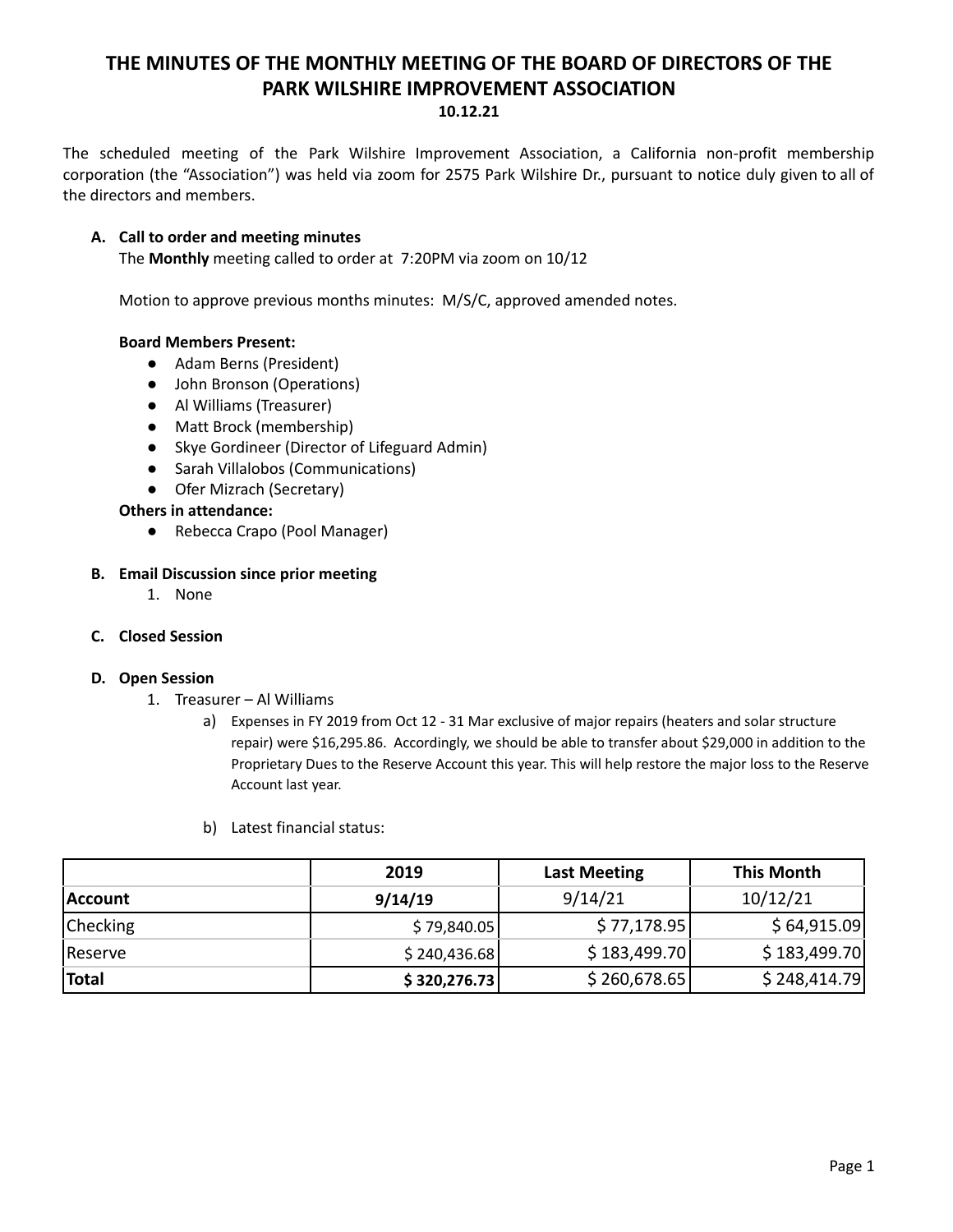- 2. President Adam Berns
	- a) We need to improve our communication by having better email etiquette.
		- i. Don't send it if it can wait for the board meeting.
		- ii. Proof your emails prior to sending.
		- iii. Overall reduce the amount of emails sent.
	- b) Voting by email process:
		- i. According to the by-laws all board members must provide written consent to have an email vote, if this is not possible, a quorum of 3 can request an @hoc meeting, this must follow the process stated in the by-laws for setting up such a meeting.
	- c) Member Splash:
	- d) Moving PWIA to google mail. Cost of \$6 per person per month. We want to make a decision next meeting

On Going Business

- Finance- monthly report
- Operations Fence
- President
- Communications
- Lifeguard Admin
- Membership
- Secretary

Votes by Email

- \$350 for communications on Halloween signs
- Pool fill timer

New Items

- Discussion: Email Etiquette
- Vote: Voting by email
- Discussion: Membersplash
- Vote: Email services (Google or Microsoft)
- Discussion: Pool Leak
- Discussion: Pool Keys
- Discussion: charter for finance sub committee (next session vote, unless a charter has been written and voted on)
- Vote: Sub committee for long term plan, charter next meeting
- Vote: Replenish toolbox and marking tools (Not to exceed)